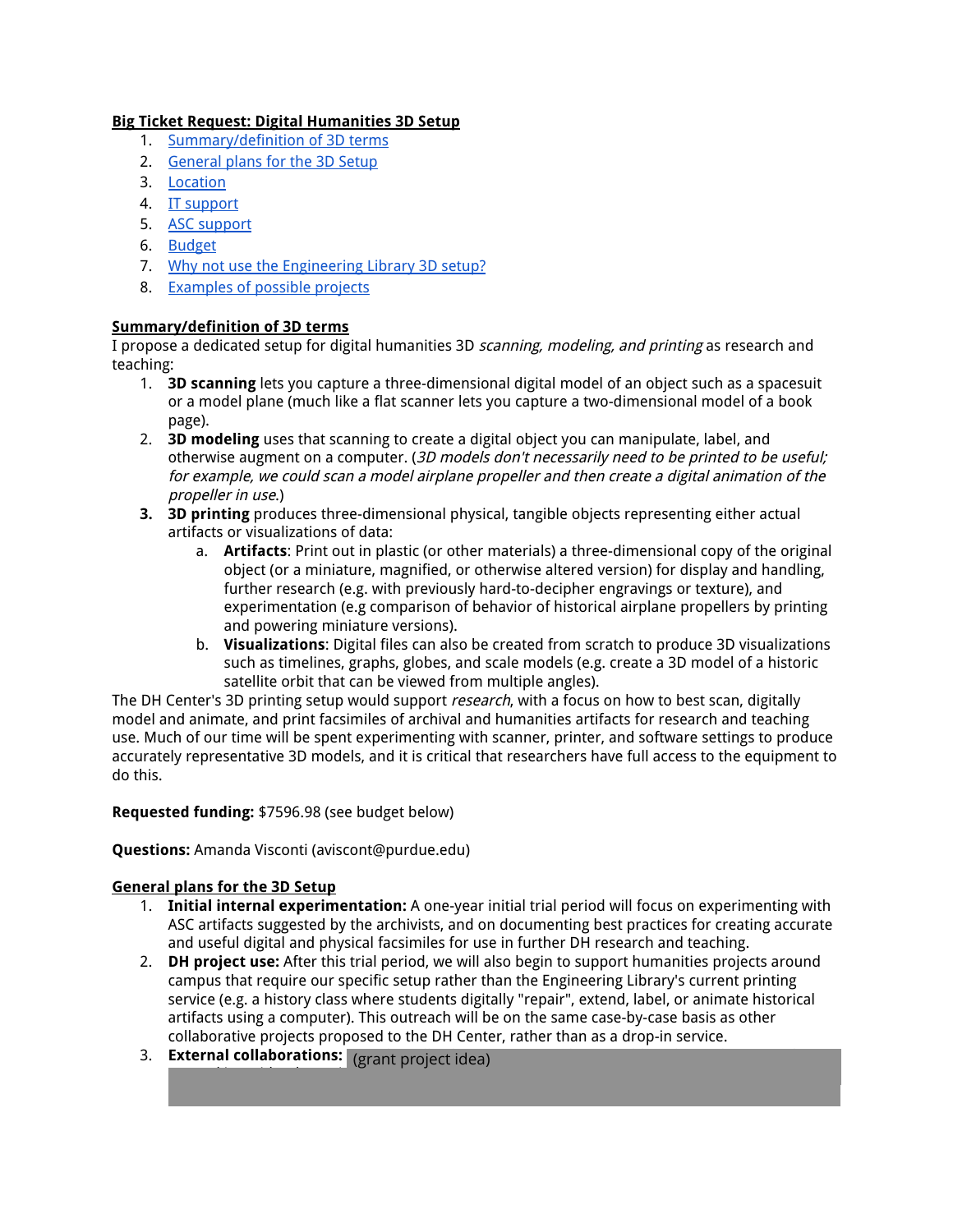

## <span id="page-1-0"></span>Location

The setup will be located in the future DH Center; until that space is inaugurated, the setup will be located in the DH Specialist's office (table along the wall opposite the door).

#### <span id="page-1-1"></span>IT support

IT for the setup will be entirely supported by the Digital Humanities Specialist (installation, support, maintenance). The DH Specialist would develop a contract with Libraries IT to record this understanding. This is an excellent test case to create a workflow for DH in the libraries that includes DH control and support for software, hardware, and policies.

#### <span id="page-1-2"></span>ASC support

I have discussed a possible 3D setup with  $\qquad \qquad$  (colleagues)  $\qquad$  in the ASC, and they have helped me identify specific artifacts and collections that would benefit from 3D support. We will collaborate on a workflow for secure handling and scanning on any ASC artifacts to be scanned, and think about how future ASC processing workflows might include capturing 3D digital model files of artifacts. (colleagues)

#### <span id="page-1-3"></span>Budget

Research into appropriate equipment included speaking with humanists doing archaeological and archival 3D work at state (institutions) and We're attempting to strike a balance between the cheapest options (assuming in the short run we'd need to upgrade to intermediate options, costing more total) and highest grade options (e.g. the \$25k Artec Spider might one day be useful, but I'd want several years of prior 3D work, successful class and research use, and external funding for an investment that large). Total requested: \$7596.98.

| 3D Scanner (museum-quality, portable; creates digital<br>model files from physical objects)                                                                                     | Choice: NextEngine 3D Scanner \$2995 (no<br>size limit for scanning) and <b>MultiDrive</b><br>\$995<br>Compare to:<br>Artec Spider \$25,000<br>Fuel 3D Scanify \$1490.00<br><b>MakerBot Digitizer \$799</b> |
|---------------------------------------------------------------------------------------------------------------------------------------------------------------------------------|-------------------------------------------------------------------------------------------------------------------------------------------------------------------------------------------------------------|
| 3D Printer (creates physical models from digital files)                                                                                                                         | Choice: Ultimaker 2+ Extended \$2999.00<br>Compare to:<br><b>PrintrBot \$1199.00</b><br><b>MakerBot Replicator 2X \$2499</b><br>FormLabs Form 2 \$3499                                                      |
| Filament (the material the 3D printer prints with). Various<br>materials, colors; enough for two years of comfortable<br>experimentation.                                       | Glow \$59.99, wood \$54.99, bronze \$65<br>2 x $flexible$ = \$50, $carbon$ \$75, 3 x $ABS$ =<br>\$102, 3 x $PLA = $117$ , higher-end PLA \$34<br>(13 total spools, total \$557.98)                          |
| Software for working with digital files after scanning<br>and/or before printing. Commercial software will allow<br>initial experiments to focus on hardware calibration; after | Fuel 3D intermediate software (\$50.00 for<br>one year subscription)<br>Compare to:                                                                                                                         |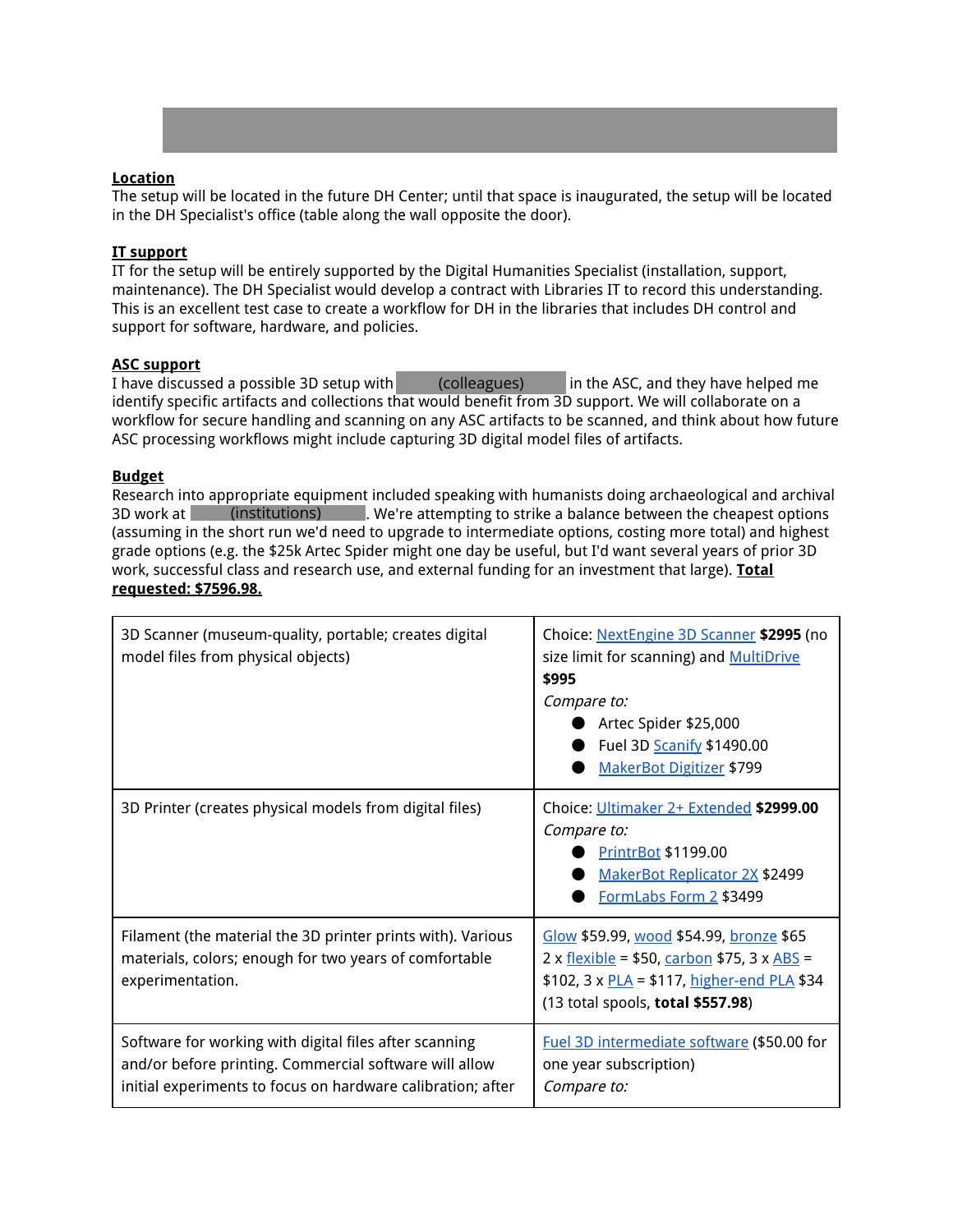| a year, I'd shift to using free, open-source software from<br>the options listed by the Engineering Library. | PrintrBot (free commercial<br>software for one year with<br>printer)<br>MakerWare for Digitizer included<br>with MakerBot Digitizer |
|--------------------------------------------------------------------------------------------------------------|-------------------------------------------------------------------------------------------------------------------------------------|
| Large working table (to hold printer)                                                                        | Request Aux Services check in attic                                                                                                 |
| <b>Total requested</b>                                                                                       | \$7596.98                                                                                                                           |

Future possible costs that will be supported from DH Specialist startup funding and other sources: protected cart for bringing artifacts from ASC; blue painter's tape for printing bed improvement, sink for cleanup; ventilation/fan; table covering; dedicated computer, monitor, keyboard, mouse, cables; lockable space for storage; shared ASC+DH graduate research assistant to assist with project design, 3D work, training others.

# <span id="page-2-0"></span>Why not use the Engineering Library 3D setup?

The Libraries already supports a 3D *printing* setup in the Engineering Library, but for various reasons this is not adequate for digital humanities scanning, modeling, and printing work:

- 1. Most of our research focus with the dedicated 3D setup will revolve around calibrating and customizing the setup to create accurate, representative facsimiles of historical artifacts, which requires DH and ASC experts to have hands-on oversight of the process. 3D printing setup in the Engineering Library is designed as a *service* producing finished print-outs to those who submit files, rather than letting you calibrate settings and experiment to make the most representative facsimile for your given research use.
- 2. DH research use necessitates iterative experimentation; the listed wait time for a print from the Engineering Library setup is up to a week.
- 3. Transporting rare and fragile artifacts safely and securely from the ASC is simplified by keeping the equipment in-building. Future ASC processing workflows might include capturing 3D digital model files of artifacts.
- 4. This expertise will allow experimentation focused toward publishing best practices for *humanities* research, without competition from other (e.g. STEM) uses of existing equipment and without needing to constantly recalibrate from others using the equipment.

## <span id="page-2-1"></span>Examples of possible projects

Ideas that could be developed into full lesson plans, courses, or collaborative DH projects seeking external funding.

- General classroom use. The 3D setup will allow students to have a dedicated space to explore digital interactions with the objects in ASC's rich collections, where humanities students and faculty could experiment directly with the machines while getting archivists' support in handling items and negotiating file/image reuse/sharing/copyright.
	- A classroom module would be designed around scanning some of the more interestingly structured Flight/Space Archive artifacts, such as Neil Armstrong's model of a lunar landing module. Students would then be able to access, extend, and handle these artifacts extensively without damaging the original artifact and with options such as printing magnified versions of an object to better assess its texture and structure.
	- O **English Department Professor's** Course around writing historical material object analyses currently asks students to write about a speculative archival artifact; we could support students creating and printing these speculative artifacts, possibly by combining digital files of real artifacts into a chimera object. (A specific professor's)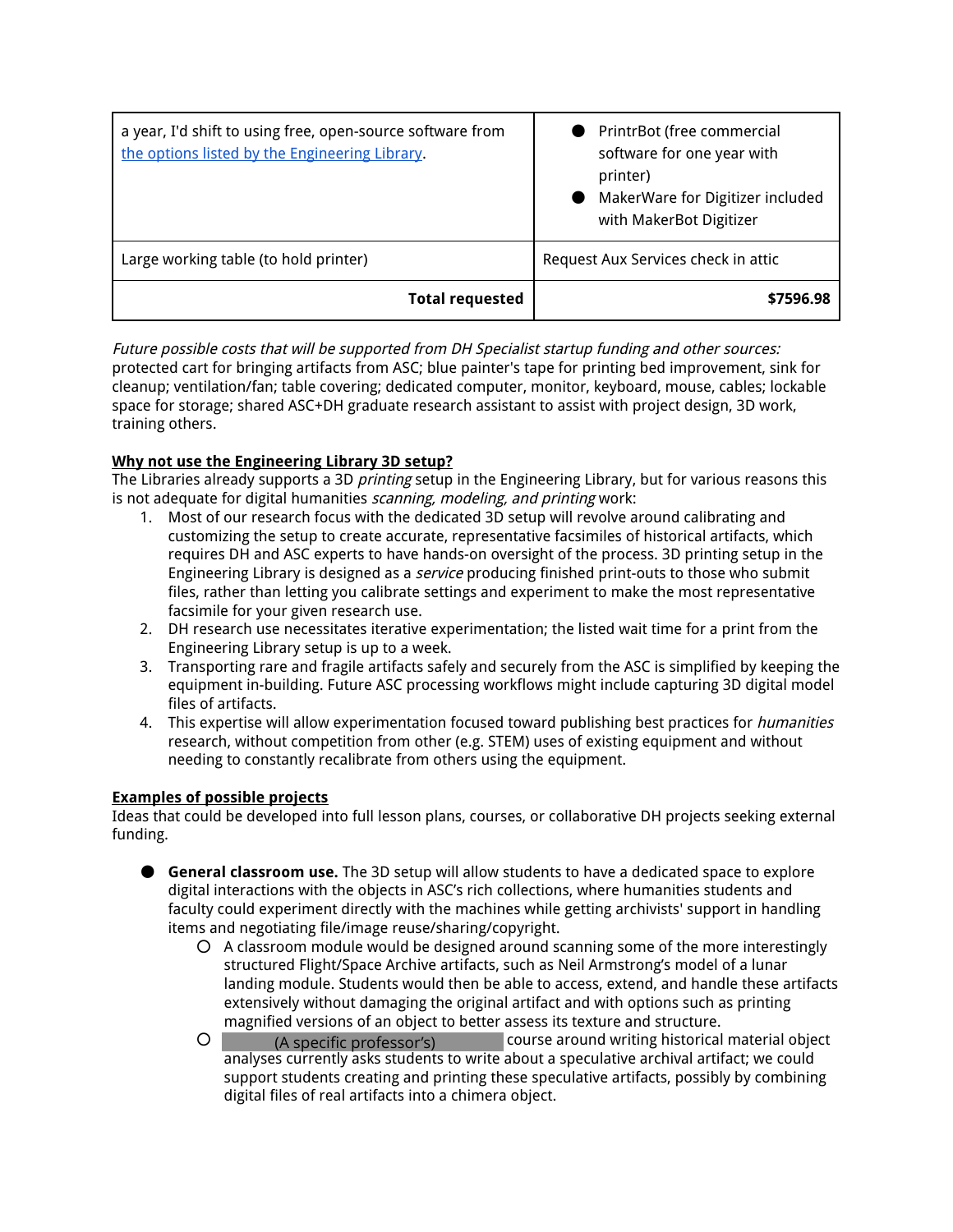○ Use 3D facial models for a direct connection with historical personages that would be otherwise difficult to gain, beginning with our John Purdue death mask.



- How close can we get 3D models and printing to the originals? Teaching archival concerns around authenticity, materiality, and representation (e.g. presentation differs depending on what significant property you're focusing on) through experimentation with equipment calibration, materials, and post-printing processes.
- How can 3D scanning and modeling improve current archival processing workflows? Augment existing digital collection items with 3D files; interactive 360+ degrees animations of artifacts; packaged lesson plans for K-16 including videos explaining archival artifacts, their details, differences in models, and possible discussion questions.
	- Students "adopt" significant artifacts to explore multiple paths of documenting, describing, narrating, and the metadata and narratives they create are incorporated into the archive for future learners.
- How can we meet the need for archival facsimiles? Meet the need for exhibits around Purdue and ASC history for external institutions (e.g. recent Indianapolis Symphony exhibit), the West/Lafayette community, and Purdue's 2019 dual 50th moon landing / 150th Purdue founding anniversaries. Create facsimiles for hand-outs at Libraries and Alumni events, to pique interest in humanities projects and ASC collections (e.g. wearable facsimiles of Amelia Earhart's flight goggles, possibly with add-on to hold smartphones a la Google Cardboard and display related Purdue history projects or apps).
- Tangibility. The ability to touch and manipulate objects and representations of data inspires the curiosity and questions of learners. Additionally, tangibility adds accessibility to visualizations, timelines, maps, and graphs for the visually challenged. Building on existing museum work allowing visitor access to facsimiles (e.g. the Art Institute of Chicago offers a range of sculptures with which visitors can feel the differences of various materials and compare the effects of erosion over time), we will attempt to make the learning and research outcomes of tangible access to artifacts more rigorous.
- Improving active participation with research involving rare and fragile artifacts. In addition to increasing access to artifacts, 3D scanning and printing would allow those without archival training to directly handle a fragile object like Neil Armstrong's model lunar lander module, experiencing first-hand detail, dimensions, and texture. But students could do much more than just touch these artifacts!
	- Digital 3D versions of, for example, the lunar module model can be explored on a computer: magnified to better see details (the Smithsonian was actually able to read eroded engravings on old armor by scanning the armor and then manipulating the scan file on a computer), included in animated tutorials (historical airplane propellers and wind flow; orbit paths), labeled and cross-sectioned, and digitally manipulated (e.g. students could see what a statue missing a piece would look like in its complete state, or digital files for objects on which colors had faded or washed away could be colored again).
	- These same activities could also happen with the printed-out plastic copy of an artifact.
- Access to off-campus artifacts. The purchased scanner will be reasonably mobile, so that scans of artifacts held off-campus (e.g. in museums in an astronaut's hometown) can be made when ASC staff visit them, then brought back to campus and printed so that a class can tangibly experience a remote artifact.
	- Copies of these artifacts could be printed here on-demand when a class requires, and kept for future use by the teacher of that class (we could also provide storage to "check out"